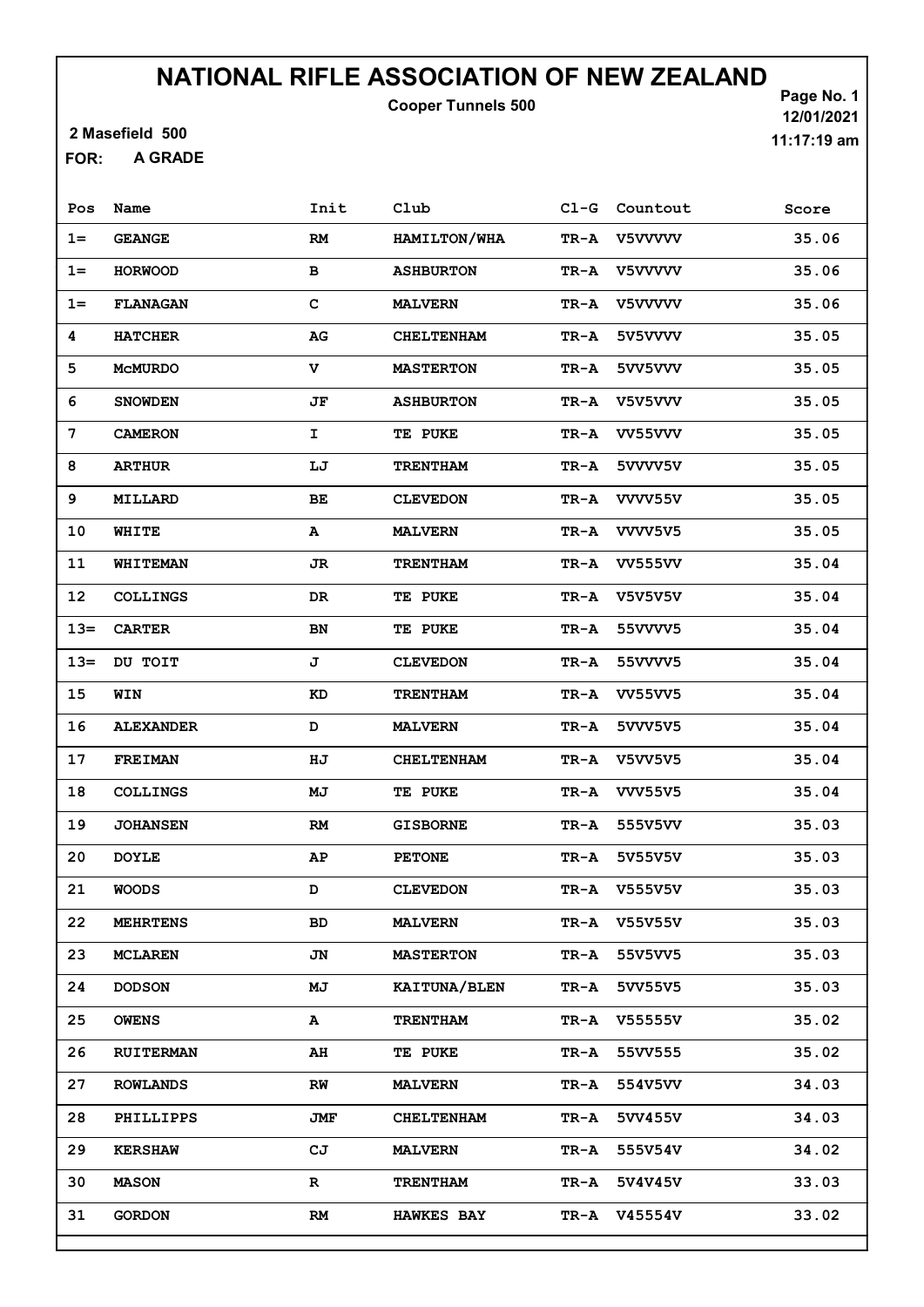| 2 Masefield 500<br><b>A GRADE</b><br>FOR: |                |      | <b>Cooper Tunnels 500</b> |        |          | Page No. 2<br>12/01/2021<br>11:17:19 am |
|-------------------------------------------|----------------|------|---------------------------|--------|----------|-----------------------------------------|
| Pos                                       | Name           | Init | Club                      | $C1-G$ | Countout | Score                                   |
| 32                                        | WHITEMAN       | OВ   | <b>MASTERTON</b>          | TR-A   | 5V455V4  | 33.02                                   |
| 33                                        | <b>MCMURDO</b> | J    | <b>MASTERTON</b>          | TR-A   | V455554  | 33.01                                   |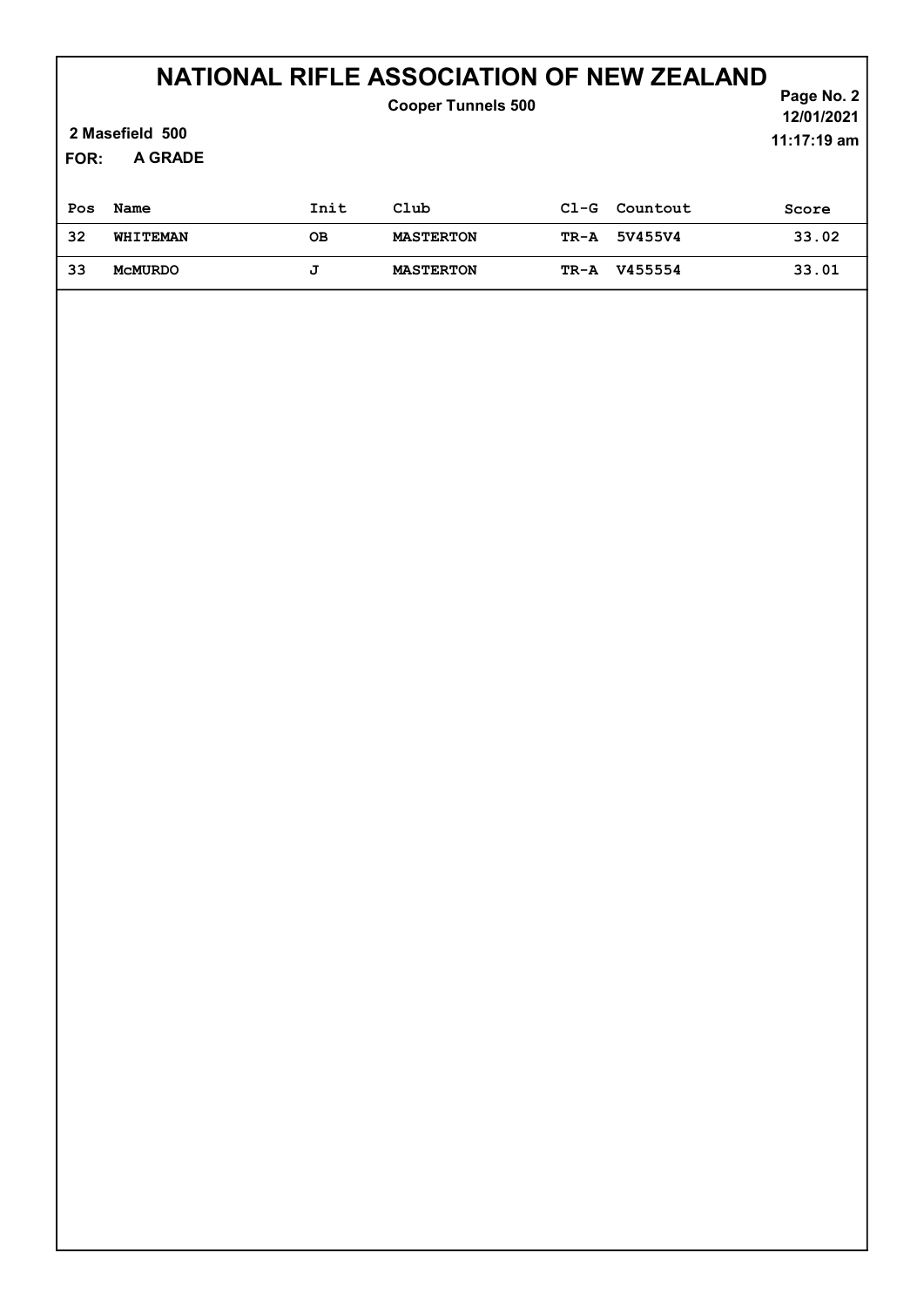Cooper Tunnels 500

2 Masefield 500

B GRADE FOR:

Page No. 3 12/01/2021 11:17:19 am

| Pos            | Name             | Init        | Club              | $CL-G$ | Countout       | Score |
|----------------|------------------|-------------|-------------------|--------|----------------|-------|
| $\mathbf 1$    | <b>RIDDLE</b>    | G           | <b>CLEVEDON</b>   | $TR-B$ | <b>VVVVVVV</b> | 35.07 |
| $\overline{2}$ | <b>MCKEE</b>     | к           | <b>KARORI</b>     | $TR-B$ | 55VVVVV        | 35.05 |
| 3              | <b>CHEESEMAN</b> | J           | <b>CLEVEDON</b>   | $TR-B$ | 5VVVV5V        | 35.05 |
| 4              | <b>FINCHAM</b>   | D           | <b>HAWKES BAY</b> | $TR-B$ | 5VV5V5V        | 35.04 |
| 5              | <b>MARTIN</b>    | BJ          | <b>TRENTHAM</b>   | $TR-B$ | 55VV55V        | 35.03 |
| 6              | <b>SNOWDEN</b>   | M           | <b>ASHBURTON</b>  | $TR-B$ | V5V55V5        | 35.03 |
| 7              | DICK             | DK          | KAITUNA/BLEN      | $TR-B$ | 5V5VV55        | 35.03 |
| 8              | TIDSWELL         | PA          | <b>CHELTENHAM</b> | $TR-B$ | <b>VV5V555</b> | 35.03 |
| 9              | <b>DENT</b>      | AL          | <b>PETONE</b>     | $TR-B$ | V55555V        | 35.02 |
| 10             | HOUGHTON         | LS          | <b>CLEVEDON</b>   | $TR-B$ | <b>VVV4V55</b> | 34.04 |
| 11             | RIDDLE           | s           | <b>CLEVEDON</b>   | $TR-B$ | V54V55V        | 34.03 |
| 12             | LANE             | M           | <b>OTOROHANGA</b> | $TR-B$ | 5V45VV5        | 34.03 |
| 13             | <b>WHYTE</b>     | $\mathbf C$ | KAITUNA/BLEN      | $TR-B$ | 5545VV5        | 34.02 |
| 14             | DIKMENLI         | s           | <b>TRENTHAM</b>   | $TR-B$ | 5V545V5        | 34.02 |
| 15             | LEITE            | $\mathbf R$ | <b>CLEVEDON</b>   | $TR-B$ | 54VV545        | 33.02 |
| 16             | <b>BUCKLEY</b>   | ME          | TE PUKE           | $TR-B$ | 5VV5544        | 33.02 |
| 17             | <b>MARSHALL</b>  | LD          | <b>HAWKES BAY</b> | $TR-B$ | 54554V5        | 33.01 |
| 18             | <b>BALL</b>      | JW          | TE PUKE           | $TR-B$ | 5555544        | 33.00 |
| 19             | <b>GILCHRIST</b> | $\mathbf R$ | OAMARU            | TR-B   | 5455454        | 32.00 |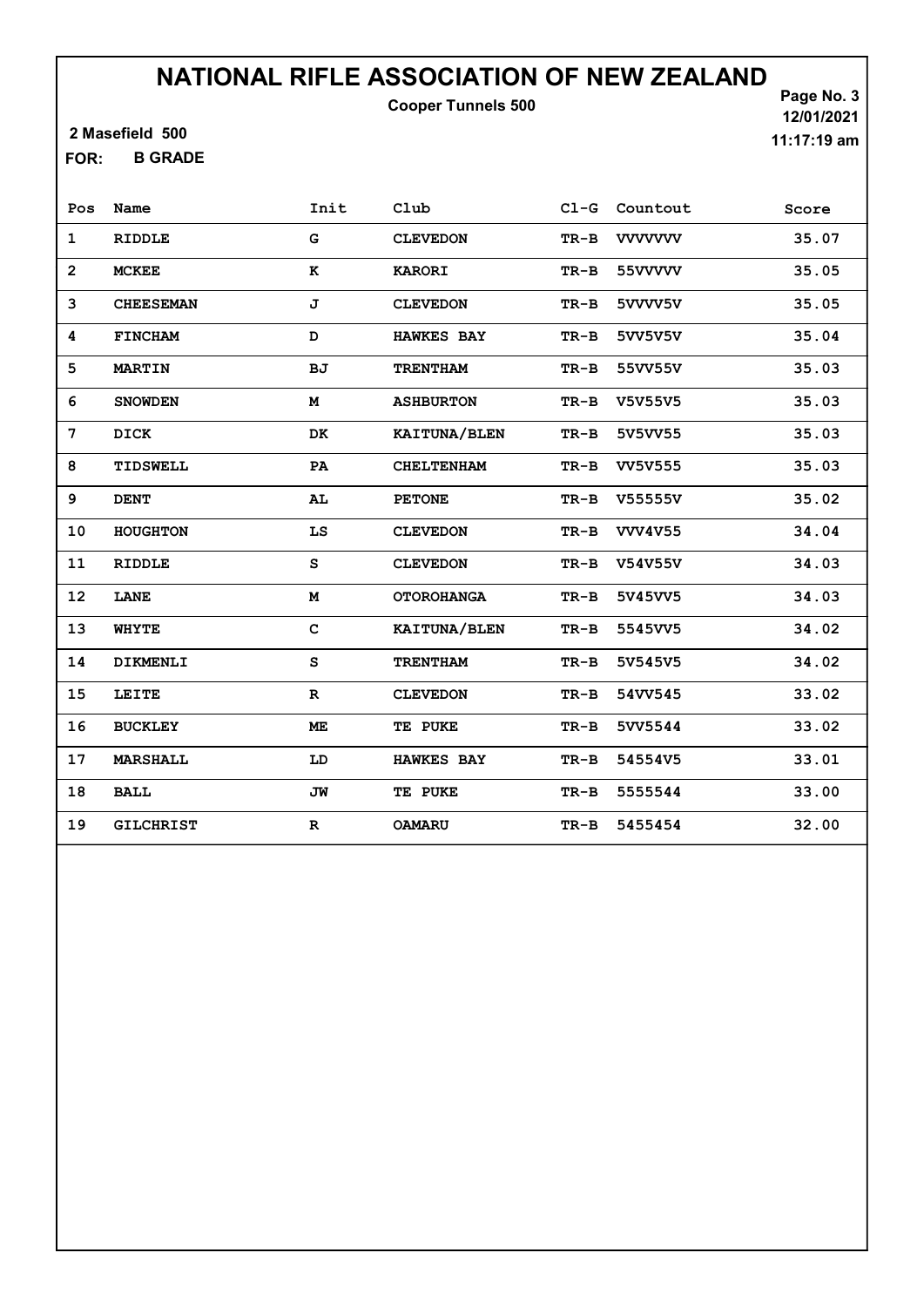Cooper Tunnels 500

2 Masefield 500

C GRADE FOR:

Page No. 4 12/01/2021 11:17:19 am

| Pos            | Name           | Init | Club              | $C1-G$ | Countout       | Score |
|----------------|----------------|------|-------------------|--------|----------------|-------|
| 1              | <b>ELLIS</b>   | S    | <b>CHELTENHAM</b> | $TR-C$ | 5V5VVVV        | 35.05 |
| $\overline{2}$ | <b>DRAKE</b>   | AE   | <b>TARANAKI</b>   | $TR-C$ | V55554V        | 34.02 |
| 3              | <b>CAMERON</b> | S    | TE PUKE           | $TR-C$ | V55V44V        | 33.03 |
| 4              | <b>GORE</b>    | т    | <b>TRENTHAM</b>   | TR-C   | 545VVV4        | 33.03 |
| 5              | <b>BROWN</b>   | SW   | <b>PETONE</b>     | $TR-C$ | <b>VVV4554</b> | 33.03 |
| 6              | <b>PETZEN</b>  | D    | <b>TRENTHAM</b>   | $TR-C$ | 54VV545        | 33.02 |
| 7              | <b>KERSHAW</b> | SL   | <b>MALVERN</b>    | $TR-C$ | 554V554        | 33.01 |
| 8              | WAKELING       | J    | <b>CLEVEDON</b>   | $TR-C$ | <b>V54V35V</b> | 32.03 |
| 9              | <b>FLEMING</b> | JA   | <b>ASHBURTON</b>  | $TR-C$ | 5544545        | 32.00 |
| 10             | <b>SCOBIE</b>  | J    | <b>OTOROHANGA</b> | $TR-C$ | 44VV543        | 30.02 |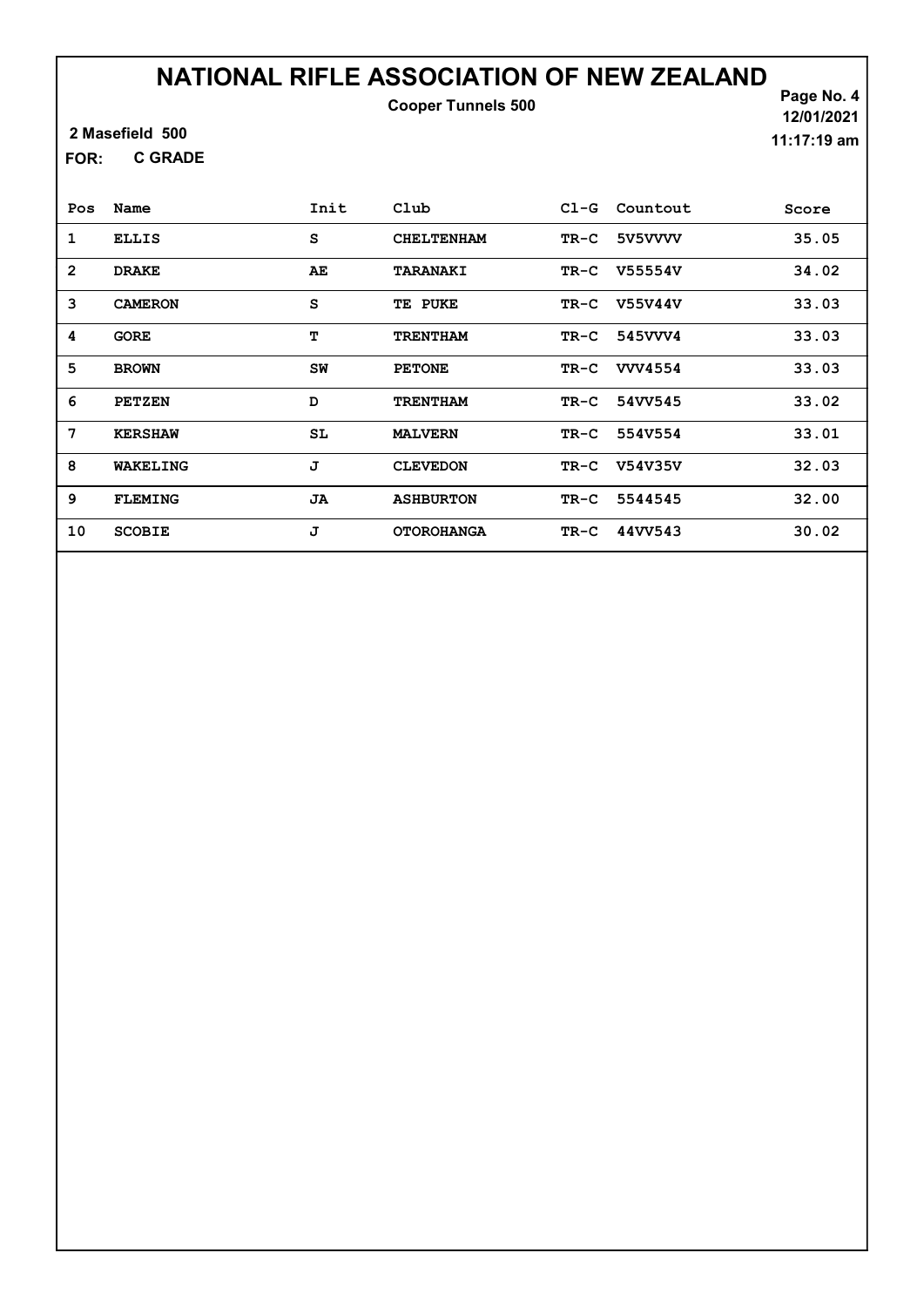| 2 Masefield 500<br><b>T GRADE</b><br>FOR: |                |      | <b>Cooper Tunnels 500</b> |        |          | Page No. 5<br>12/01/2021<br>11:17:19 am |
|-------------------------------------------|----------------|------|---------------------------|--------|----------|-----------------------------------------|
| Pos                                       | Name           | Init | Club                      | $C1-G$ | Countout | Score                                   |
| 1                                         | <b>DARRALL</b> | F    | <b>TRENTHAM</b>           | TR-T   | 55555V4  | 34.01                                   |
| $\overline{2}$                            | VAN RENSBURG   | L    | <b>CLEVEDON</b>           | TR-T   | 543344V  | 28.01                                   |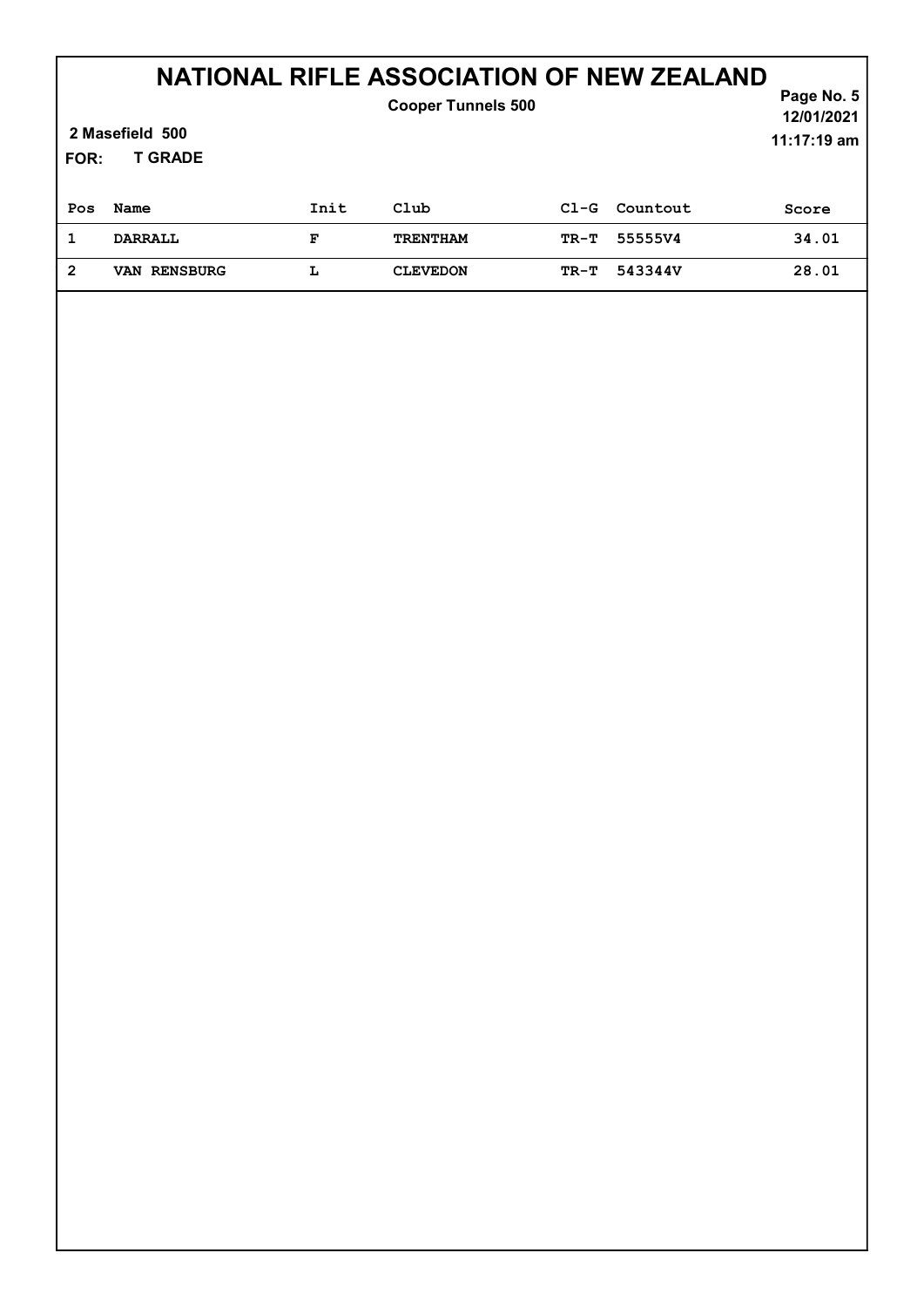#### NATIONAL RIFLE ASSOCIATION OF NEW ZEALAND Cooper Tunnels 500

| 2 Masefield 500 |
|-----------------|
|-----------------|

CFT CLASS FOR:

Page No. 6 12/01/2021 11:17:19 am

| Pos | Name           | Init       | Club              | $C1-G$<br>Countout | Score |
|-----|----------------|------------|-------------------|--------------------|-------|
|     | <b>LINDSAY</b> | в          | <b>HAWKES BAY</b> | CFTR-066XX655      | 40.02 |
| 2   | <b>SNOWDEN</b> | c          | <b>ASHBURTON</b>  | CFTR-06X56656      | 40.01 |
| 3   | <b>SMITH</b>   | <b>GRH</b> | <b>MALVERN</b>    | CFTR-0X665655      | 39.01 |
| 4   | DUTHIE         | м          | <b>TRENTHAM</b>   | CFTR-05666555      | 38.00 |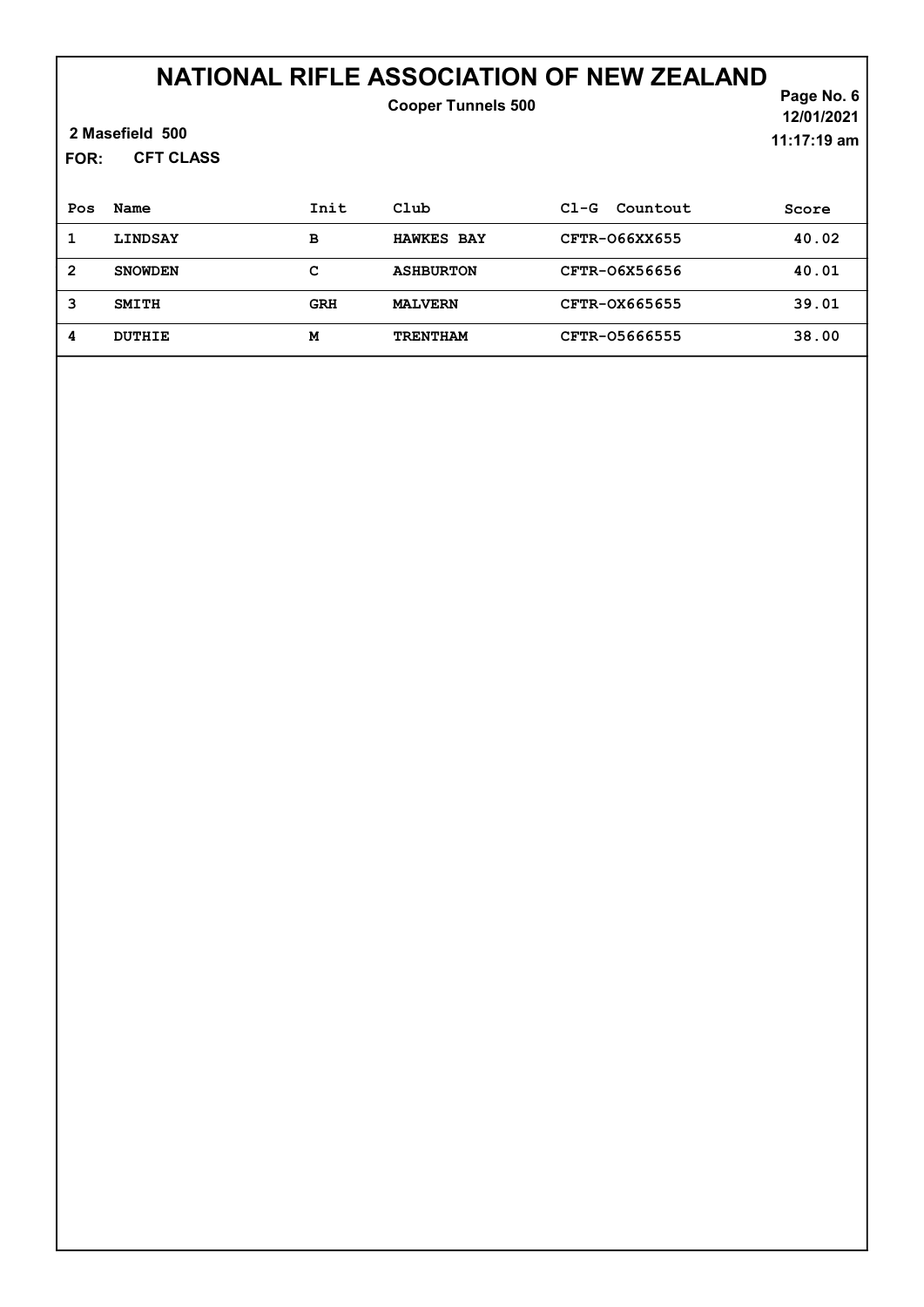Cooper Tunnels 500

2 Masefield 500

FO CLASS FOR:

Page No. 7 12/01/2021 11:17:19 am

| Pos  | Name              | Init        | Club              | $C1-G$ | Countout       | Score |
|------|-------------------|-------------|-------------------|--------|----------------|-------|
| 1    | <b>MCLAY</b>      | S           | TE PUKE           | $FO-O$ | <b>XXXXXXX</b> | 42.07 |
| $2=$ | <b>GRIMSEY</b>    | L           | <b>ASHBURTON</b>  | $FO-O$ | 66XXXXX        | 42.05 |
| $2=$ | <b>CHUI</b>       | M           | <b>ASHBURTON</b>  | $FO-O$ | 66XXXXX        | 42.05 |
| 4    | <b>BARKHUIZEN</b> | S           | <b>CLEVEDON</b>   | $FO-O$ | X6XX6XX        | 42.05 |
| 5    | <b>TEAGUE</b>     | SP          | TE PUKE           | $FO-O$ | XXXX66X        | 42.05 |
| 6    | <b>MOSES</b>      | МK          | <b>CLEVEDON</b>   | $FO-O$ | 6X66XXX        | 42.04 |
| 7    | <b>MEEHAN</b>     | D           | <b>CLEVEDON</b>   | $FO-O$ | 6X6XXX6        | 42.04 |
| 8    | <b>HUGHES</b>     | IR          | <b>CHELTENHAM</b> | $FO-O$ | 666XX6X        | 42.03 |
| 9    | <b>HUNT</b>       | C           | <b>KARORI</b>     | $FO-O$ | 566XXXX        | 41.04 |
| 10   | <b>MAY</b>        | IS          | <b>WHANGAREI</b>  | $FO-O$ | X56XX6X        | 41.04 |
| 11   | <b>NEAL</b>       | PA          | <b>CLEVEDON</b>   | $FO-O$ | XX56X6X        | 41.04 |
| 12   | <b>KAPENE</b>     | S           | <b>GISBORNE</b>   | $FO-O$ | 5XXX6X6        | 41.04 |
| 13   | <b>KERRIDGE</b>   | $\mathbf R$ | TE PUKE           | $FO-O$ | 6X6X656        | 41.02 |
| 14   | <b>DUCKETT</b>    | FM          | <b>MASTERTON</b>  | $FO-O$ | 5X65X6X        | 40.03 |
| 15   | <b>MOFFATT</b>    | SK          | <b>CLEVEDON</b>   | $FO-O$ | 6X6655X        | 40.02 |
| 16   | <b>HOWL</b>       | SB          | <b>CHELTENHAM</b> | $FO-O$ | 5566X66        | 40.01 |
| 17   | <b>SUBRITZKY</b>  | М           | <b>KARORI</b>     | $FO-O$ | <b>XXXX3XX</b> | 39.06 |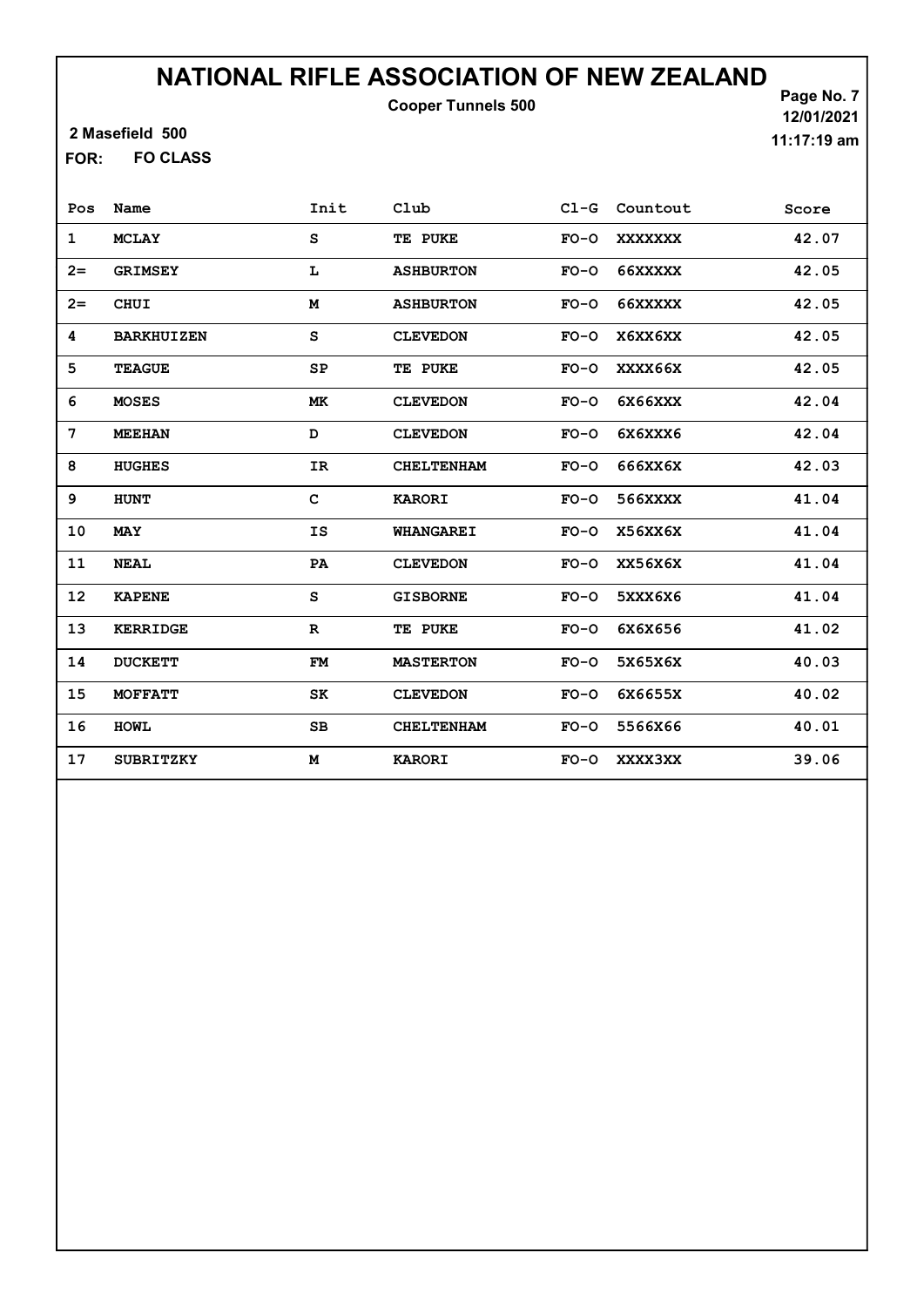| FOR: | 2 Masefield 500<br><b>FPR CLASS</b> |      | NATIONAL RIFLE ASSOCIATION OF NEW ZEALAND<br><b>Cooper Tunnels 500</b> |        |               | Page No. 8<br>12/01/2021<br>$11:17:19$ am |
|------|-------------------------------------|------|------------------------------------------------------------------------|--------|---------------|-------------------------------------------|
| Pos  | Name                                | Init | Club                                                                   | $C1-G$ | Countout      | Score                                     |
| 1    | <b>SMITH</b>                        | DM   | <b>ASHBURTON</b>                                                       |        | FPR-0 66X5XX6 | 41.03                                     |
|      |                                     |      |                                                                        |        |               |                                           |